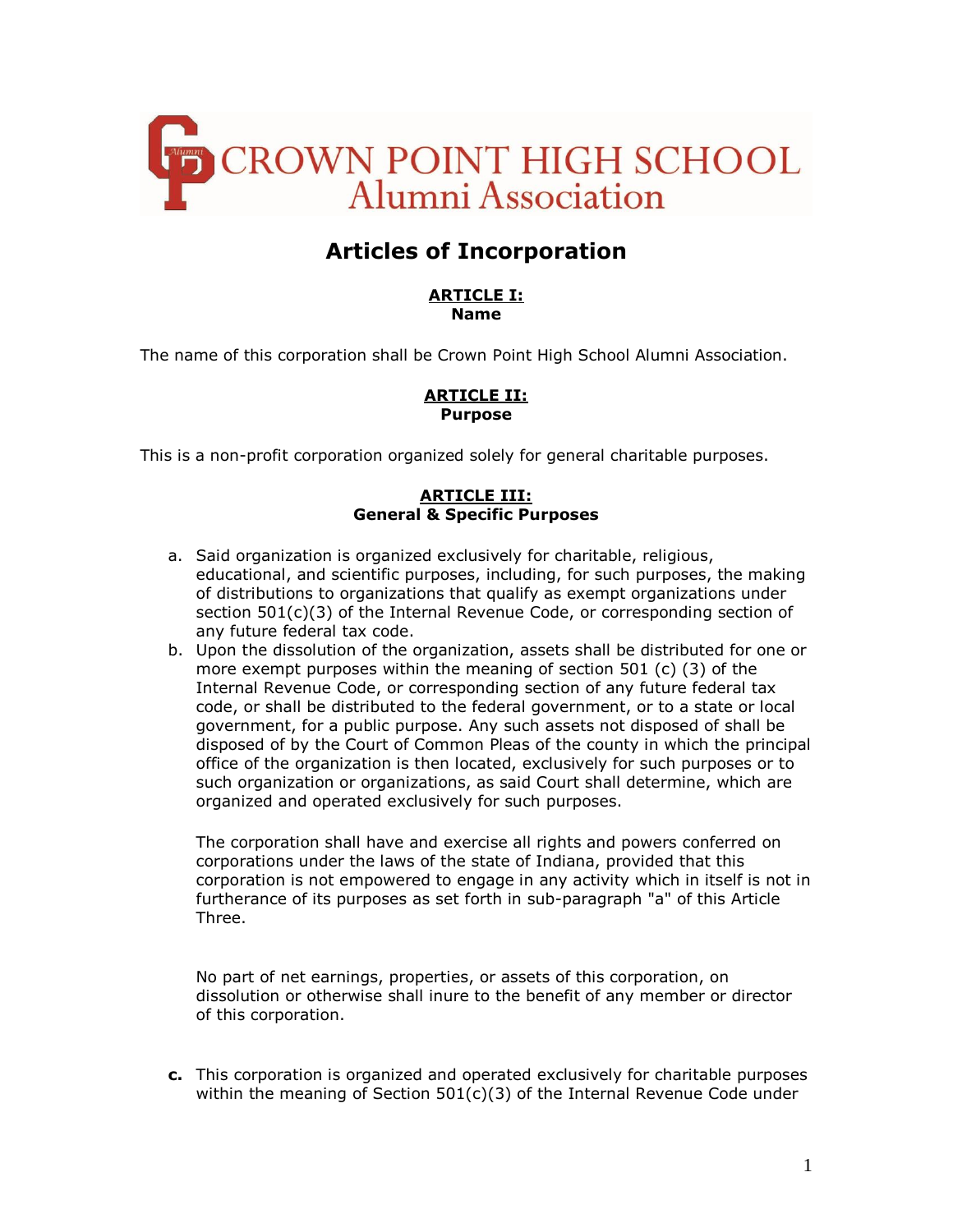the Crown Point Community Foundation. Notwithstanding any other provision of these articles, the corporation shall not carry on any other activities not permitted to be carried on (1) by a corporation exempt from federal income tax under Section 501(c)(3) of the Internal Revenue Code of 1986 (or the corresponding provision of any future United States Internal Revenue Law), or (2) by a corporation, contributions to which are deductible under Section 170(c)(2) of the Internal Revenue Code of 1986 (or the corresponding provision of any future United States Internal Revenue Law). No substantial part of the activities of this corporation shall consist of the carrying on of propaganda or otherwise attempting to influence legislation, nor shall this corporation participate in or intervene in (including the publishing or distributing of statements) any political campaign on behalf of (or in opposition to) any candidate for public office.

### **ARTICLE IV: Registered Office & Registered Agent**

The registered office for the transaction of the business of the corporation is to be located in Crown Point, Indiana. The initial registered agent is the current President of the Crown Point High School Alumni Association. The registered office for the corporation and the business address of the registered agent is Crown Point High School Alumni Association Inc P.O. Box 240, Crown Point, IN 46308.

### **ARTICLE V: Directors**

- a. The powers of the corporation shall be exercised, its properties controlled, and its affairs conducted by a board to be known as the board of directors. The number of directors of this corporation shall be set forth in the corporation bylaws.
- b. Each member of the Board shall have one vote each on issues coming before the board.
- c. The directors named herein as the first board of directors shall serve their term as specified in the bylaws of this corporation.
- d. Membership provisions, such as stating the qualifications and rights of the members of each class and the commencing date for term of office shall be set forth in the corporations bylaws.
- e. The Election provisions, such as stating the method and manner of appointing members of the Board of Directors, shall be set forth in the corporation bylaws. The general membership shall be put on notice of said election provisions at least 60 days prior to the election.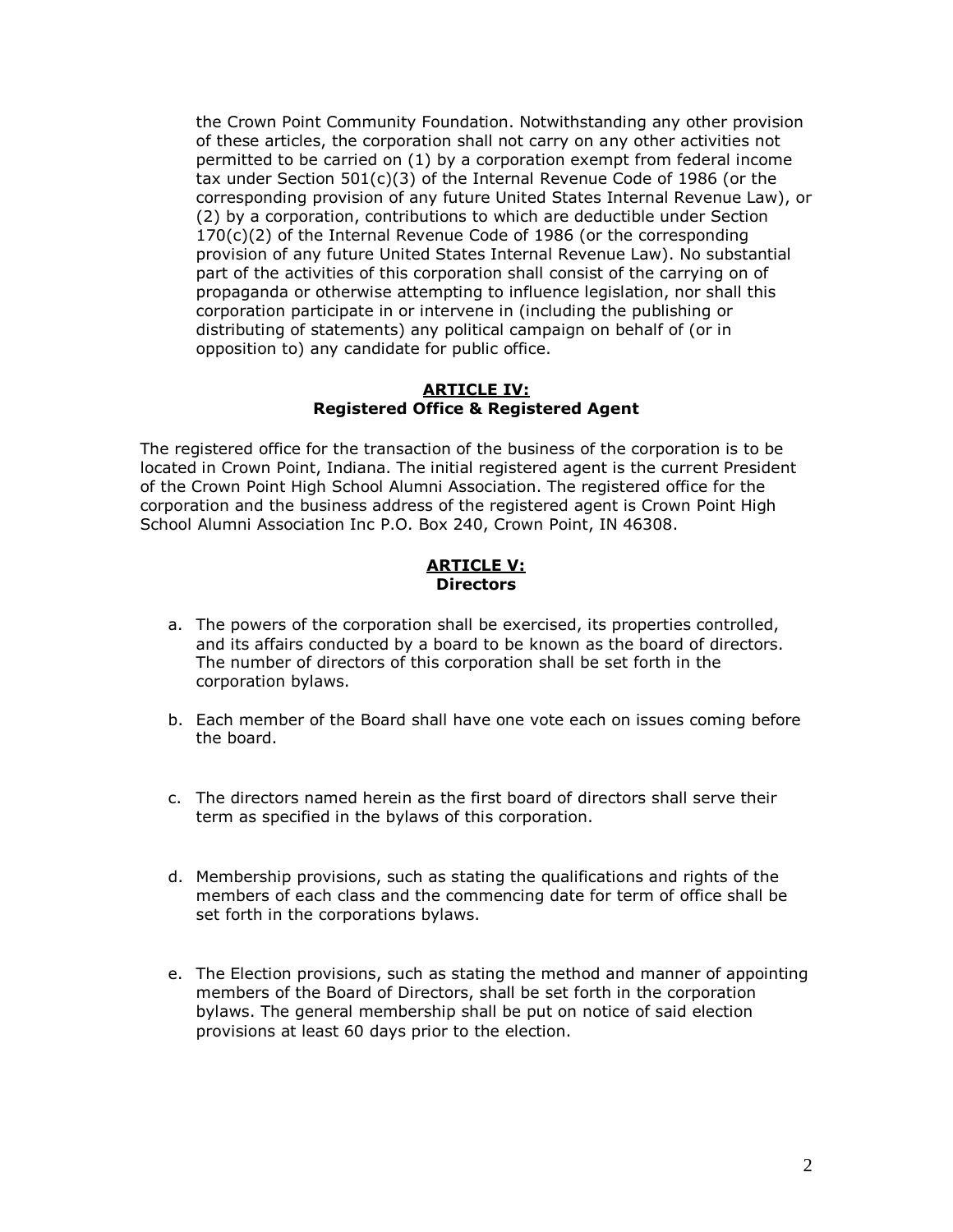#### **PREAMBLE**

The Crown Point High School Alumni Association Inc, as organized and defined herein, is represented in all matters and affairs by a Board of Directors. All references to the "Association" in these bylaws shall be deemed to be in the context of such Board representation. The Association may also be known as the "CPHS Alumni Association" or "Association".

### **ARTICLE I Identification**

### **Section 1.1 - Name**

The name of this Association shall be the Crown Point High School Alumni Association, Inc. This name can be abbreviated as "CPHS Alumni Association" or "Association".

### **Section 1.2 – Principal Office and Resident Agent**

The post office address of the principal office of the CPHS Alumni Association is P.O. Box 240, Crown Point, IN 46308. The registered agent is the **current President** of the Crown Point High School Alumni Association

### **Section 1.3 – Fiscal Year**

The fiscal year for the Association will begin January 1 and end at the close of business December 31.

### **ARTICLE II Intentions**

#### **Section 1 – Purpose**

The purpose of the Crown Point High School Alumni Association is to develop and maintain a close relationship between Crown Point Community Schools, its constituents, and its alumni for their mutual benefit. The Association is committed to, and involved in, the support and well-being of Crown Point Community Schools and its alumni.

#### **Section 2 - Objectives**

To assist Crown Point School District in communicating with its alumni and in maintaining a dialogue which interprets the goals and objectives of the CPHS Alumni Association to the alumni and, conversely, to convey to Crown Point Community School District, the views, attitudes, and needs of the alumni in seeking to preserve, advocate and promote alumni interests.

The Association is not operated for profit and no profit shall benefit any individual or group of individuals connected with the organization except in consideration for services rendered.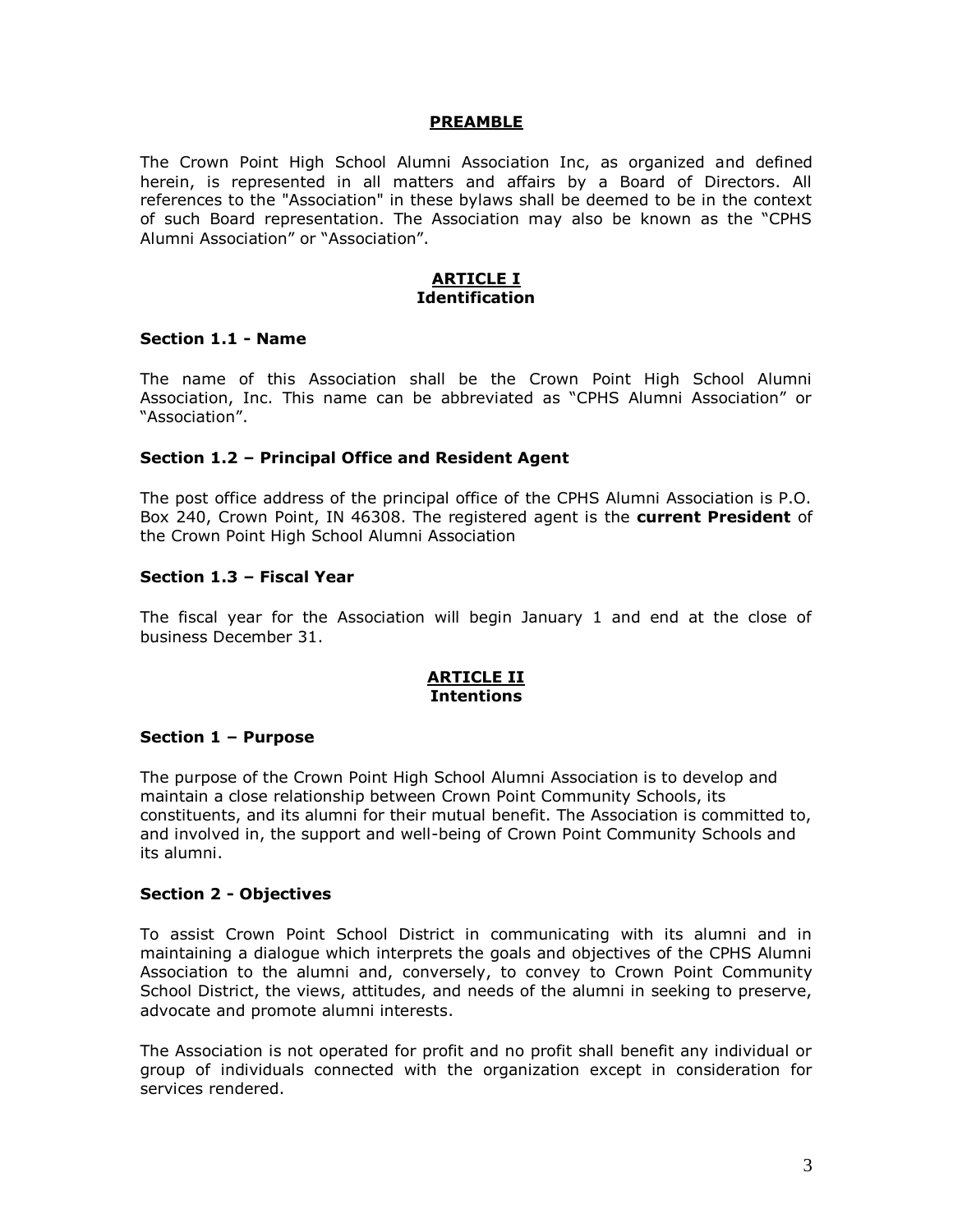# **Section 4** – **Dissolution**

Upon the dissolution of the organization, assets shall be distributed for one or more exempt purposes within the meaning of section  $501$  (c) (3) of the Internal Revenue Code, or corresponding section of any future federal tax code, or shall be distributed to the federal government, or to the state or local government, for a public purpose. Any such assets not disposed of shall be disposed of by the Court of Common Pleas of the county in which the principal office of the organization is then located, exclusively for such purposes or to such organization or organizations, as said Court shall determine, which are organized and operated exclusively for such purposes.

### **ARTICLE III Membership**

### **Section 1 - Definition and Classes of Alumni**

All persons who have attended Crown Point Community Schools as listed by the registrar are defined as being alumni, and those who have taken part in the educational process at all levels, both faculty and staff alumni are defined as alumni.

### **Section 2 - Dues** and Donations

To become a Full Member of the Association, payment of dues in full is required. Unless approved by the Executive Committee, dues will not be prorated. Dues for active membership are to be determined by the Officers and Board of Directors.

### **ARTICLE IV Board of Directors**

# **Section 1 - Organization and Authority**

The Association is directed by a volunteer Board of Directors, which acts on behalf of the Association.

# **Section 2 – Eligibility**

Only Full Members, as defined in Article III, Sections 1 and II, shall be eligible to serve in any of the Association's positions.

# **Section 3 – Board of Directors**

The Board of Directors of this Association shall consist of a President, Vice President, Secretary, Treasurer, Retired Teacher and four at large members

# **Section 4 –Appointment**

Members of the current Board of Directors shall appoint the nominees to the incoming Board of Directors in the month of April and shall serve a term of two years

# **Section 5 - Assumption of Duties**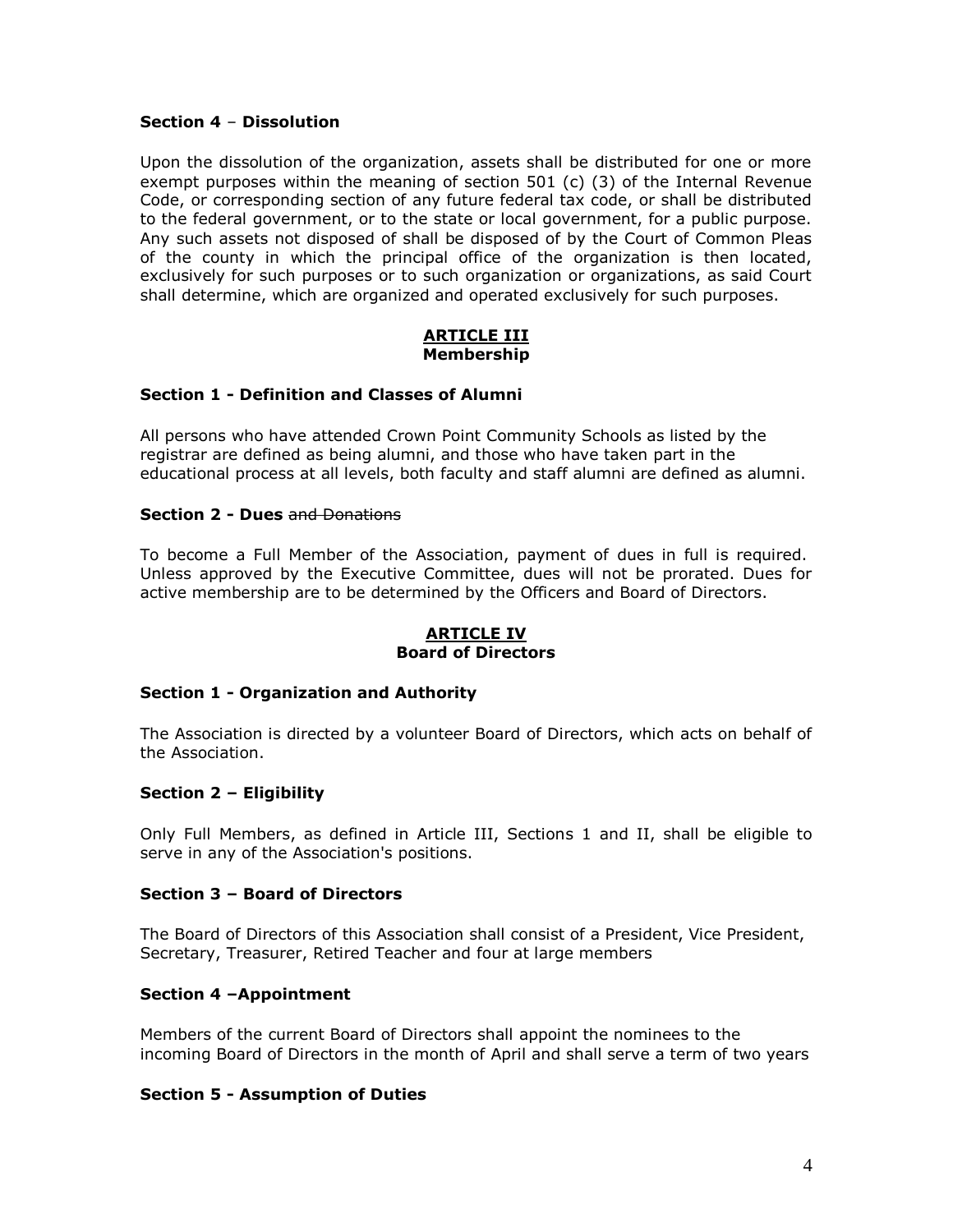Officers shall assume their official duties beginning June 1 and shall serve a term of two years or until their successors are appointed. At this time, the new officer will receive and sign for all records, books, and other materials pertaining to that office.

# **Section 6 - Vacancies**

Vacancies on the Board of Directors may be filled for the unexpired term by appointment of a 2/3 vote of the Board.

# **Section 7 - Removal**

Any Board member who fails to conduct the duties described in these bylaws may be removed by a 2/3 vote of the Board. Any Board member that has four unexcused absences from the regular business meetings within a twelve month period shall be removed from the office. All excused absences shall be approved by the President.

### **ARTICLE V Duties of Officers**

# **Section 1 – President**

The President shall preside at all meetings of the organization and coordinate the work of the officers and committees of the organization in order that the Association objectives may be promoted. The President shall be a member of all committees. The President as well as the Treasurer shall have custody of all funds and the authority to disperse the funds as approved by 2/3 vote of the Board of Directors. The President shall have one vote on the Board of Directors.

# **Section 2 - Vice President**

The Vice President shall act as assistant to the President; perform the duties of the President in the absence or inability of the officer to act. The Vice President shall have one vote on the Board of Directors.

# **Section 3 - Secretary**

The Secretary shall record the minutes of all meetings of the organization and keep a current record of the possession of all records, books, and other materials pertaining to each office. The Secretary shall have one vote on the Board of Directors.

# **Section 4 - Treasurer**

The Treasurer and the President shall have custody of all funds of the organization. The Treasurer shall keep a full and accurate account of receipts and expenditures made by the Association, make disbursements as approved by the Board of Directors and present a financial statement at each meeting of the Association and at other times as requested by the Board. The Board of Directors may have the accounts and books audited annually or upon change of officer by an auditor or an auditing committee selected by the Board, who, satisfied that the annual report is correct, shall sign a statement of that fact at the end of the report. The Treasurer shall have one vote on the Board of Directors.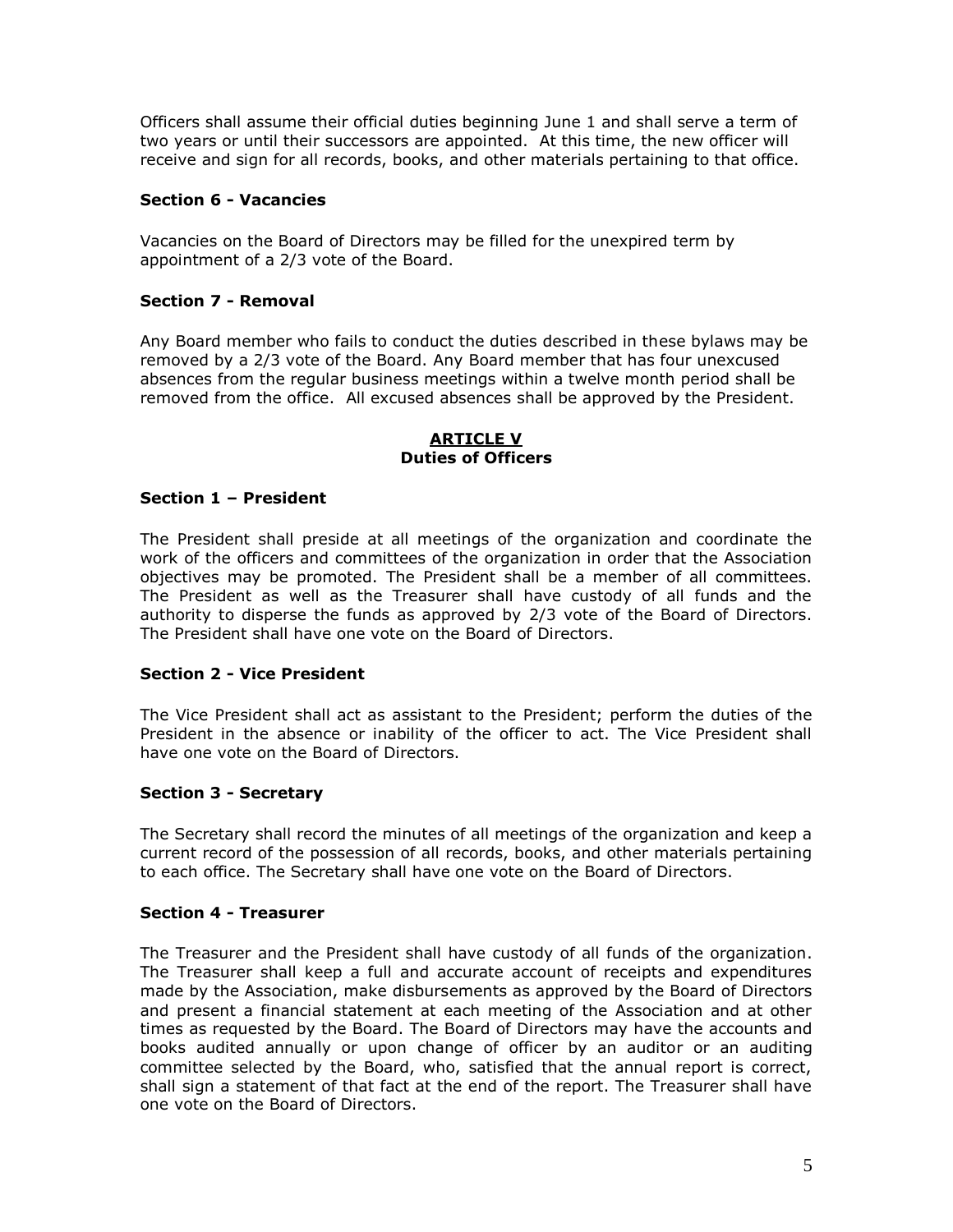# **Section 5 – At-Large Members**

At-Large members shall assume responsibilities as delegated by the Board. At-Large members shall each have one vote on the Board of Directors.

# **Section 6 - Other Duties**

All officers shall perform the duties outlined in these bylaws and those assigned from time to time. Upon the expiration of office or in case of resignation or dismissal, each officer shall submit to the Board of Directors within ten (10) days, all records, books, and other materials pertaining to the office.

### **ARTICLE VI Meetings**

# **Section 1 - Annual Meeting**

There will be an annual meeting of the CPHS Alumni Association, and conducted during the regular March business meeting

### **Section 2 - Order of Business**

The order of business at the annual meeting shall be:

- a. Call to order
- b. Approval of Minutes
- c. Approval of annual Financial report
- d. Business
- e. Correspondence
- f. Committee Reports
- g. Adjournment

# **Section 3 - Notice of Meeting**

Notice of the annual meeting of the membership shall be made in writing at least thirty days in advance.

### **ARTICLE VII Business of the Alumni Association**